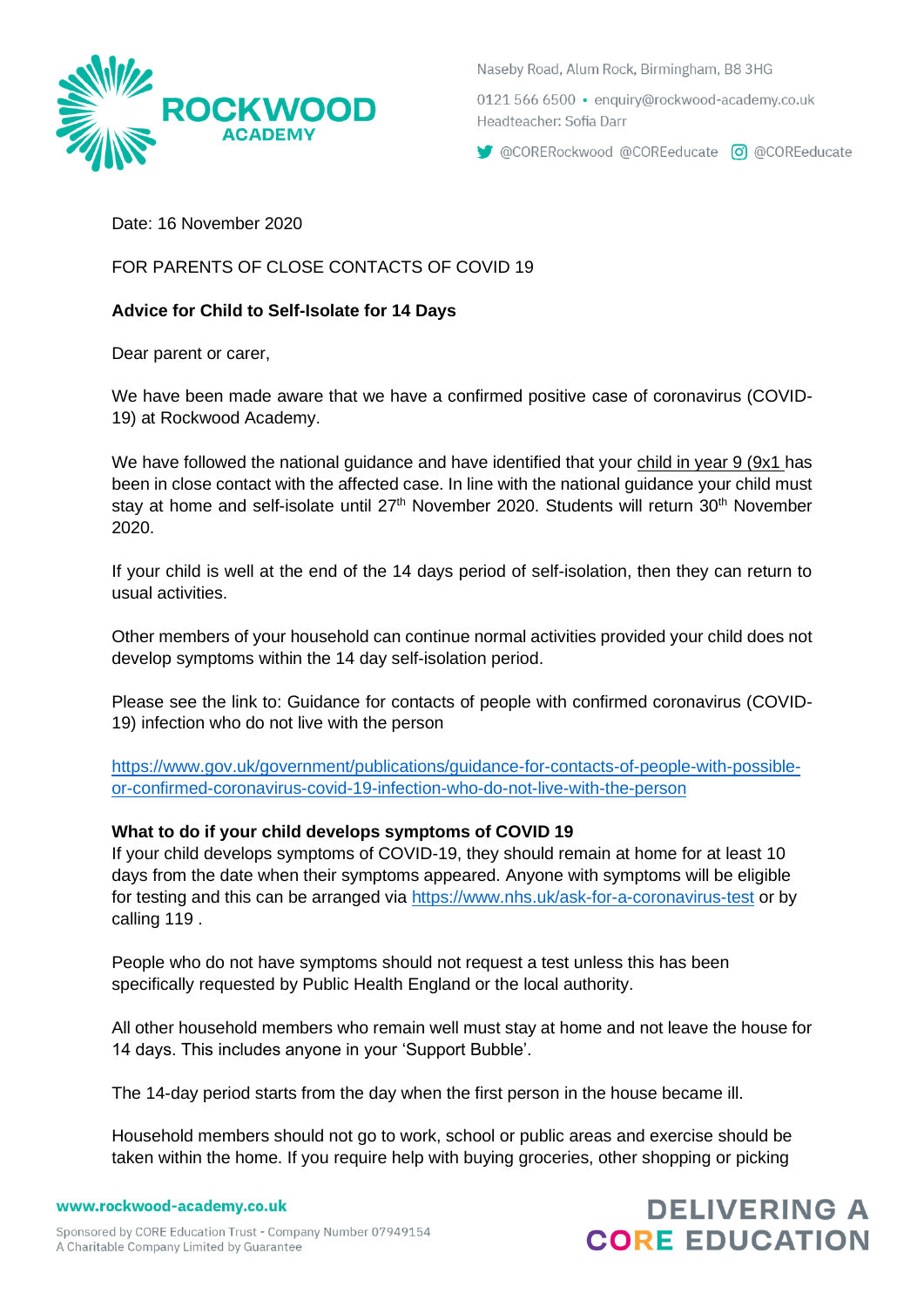up medication, or walking a dog, you should ask friends or family. Alternatively, you can order your shopping online and medication by phone or online.

Household members staying at home for 14 days will greatly reduce the overall amount of infection the household could pass on to others in the community

If you are able can, move any vulnerable individuals (such as the elderly and those with underlying health conditions) out of your home, to stay with friends or family for the duration of the home isolation period

Please see the link to the PHE 'Stay at Home' Guidance: [https://www.gov.uk/government/publications/covid-19-stay-at-home-guidance/stay-at-home](https://www.gov.uk/government/publications/covid-19-stay-at-home-guidance/stay-at-home-guidance-for-households-with-possible-coronavirus-covid-19-infection)[guidance-for-households-with-possible-coronavirus-covid-19-infection](https://www.gov.uk/government/publications/covid-19-stay-at-home-guidance/stay-at-home-guidance-for-households-with-possible-coronavirus-covid-19-infection)

## **Symptoms of COVID 19**

The most common symptoms of coronavirus (COVID-19) are recent onset of:

- new continuous cough and/or
- high temperature and/or
- a loss of, or change in, normal sense of taste or smell (anosmia)

#### **For most people, coronavirus (COVID-19) will be a mild illness.**

If your child does develop symptoms, you can seek advice from the nhs.uk website at [https://www.nhs.uk/conditions/coronavirus-covid-19/check-if-you-have-coronavirus](https://www.nhs.uk/conditions/coronavirus-covid-19/check-if-you-have-coronavirus-symptoms/)[symptoms/.](https://www.nhs.uk/conditions/coronavirus-covid-19/check-if-you-have-coronavirus-symptoms/) If you are concerned about your child's symptoms, or they are worsening you can seek advice from NHS 111 at<https://111.nhs.uk/> or by phoning 111.

#### **How to stop COVID-19 spreading**

There are things you can do to help reduce the risk of you and anyone you live with getting ill with COVID-19

*Do*

- wash your hands with soap and water often do this for at least 20 seconds
- use hand sanitiser gel if soap and water are not available
- wash your hands as soon as you get home
- cover your mouth and nose with a tissue or your sleeve (not your hands) when you cough or sneeze
- put used tissues in the bin immediately and wash your hands afterwards

#### **Further Information**

Further information is available at <https://www.nhs.uk/conditions/coronavirus-covid-19/>

Yours sincerely

SDar